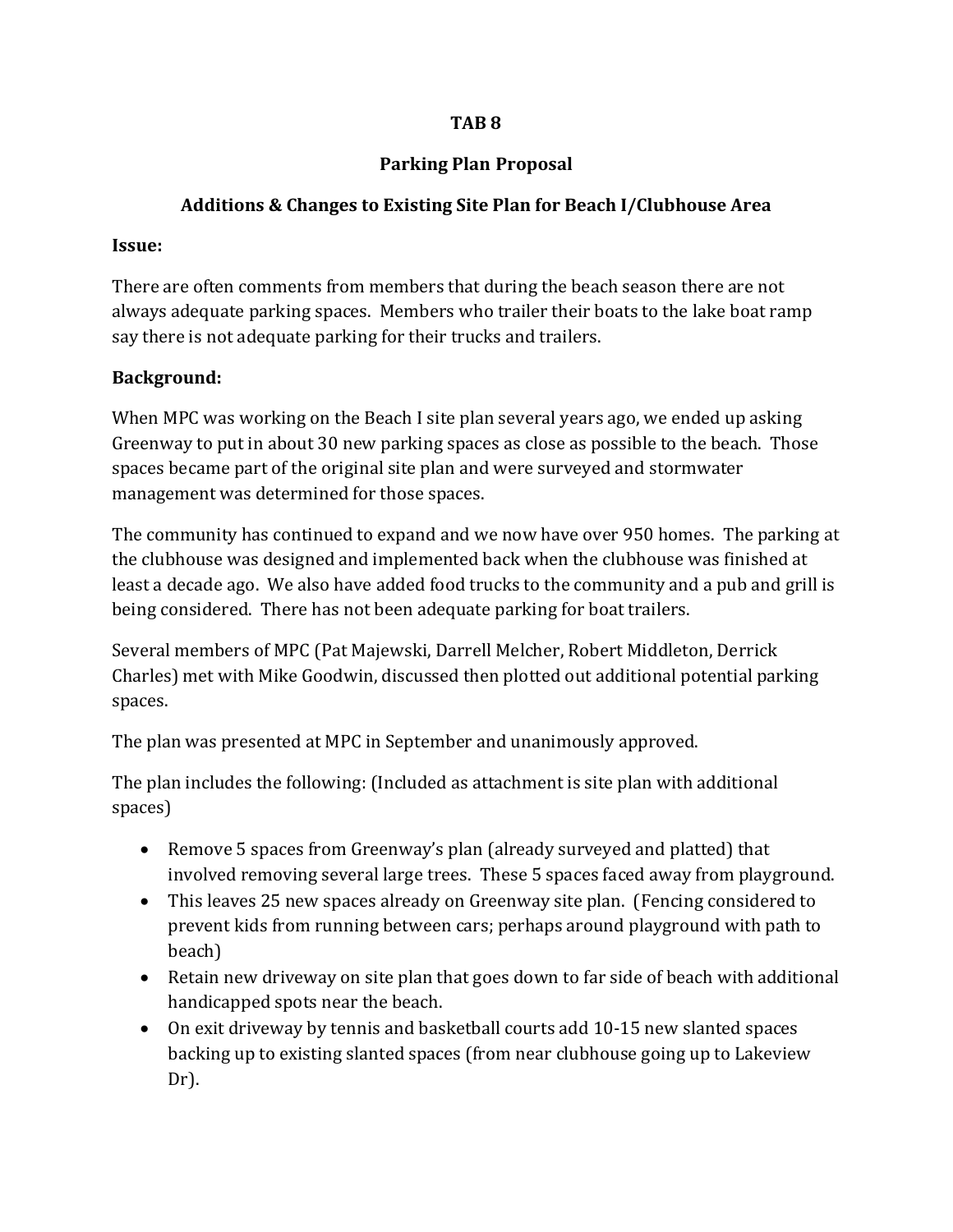- On same driveway on opposite side add parallel parking spots for boat trailer parking only. Add signs.
- Off of Lakeview on large grassy area west of clubhouse with berm: level berm, gravel area and add spaces for boat trailer parking only plus signs.
- Remove tennis court sign and create area for one to two food trucks to park.
- On side of clubhouse across driveway from where trash dumpster located: create area for mobile kitchen or food truck parking. Trees would have to be removed. There is electrical pole on that side of driveway.
- Add 3 handicapped spaces behind clubhouse near existing ADA space.
- Put signs up indicating right side of road up from marina is for boat trailers only.

This adds up to potentially 34-40 more parking spaces near the clubhouse depending on the creation of a new site plan and what engineers calculate can be done. The revision process could take 6-9 months to get finalized and approved by the county. The plan would be to get this project completed (implementation of new parking spaces) before next summer's beach/lake season.

### **Recommendations:**

- 1. Having Greenway Revise their existing site plan, getting it approved by the county and doing the project all at one time will save money.
- 2. Use undesignated funds to pay for revision of site plan.

# **Motion:**

**Approve having Greenway revise existing site plan to include additional asphalted parking spaces in clubhouse parking lot and use undesignated funds to pay for the revision.**

Pat Majewski, Chair Master Planning

September 28, 2021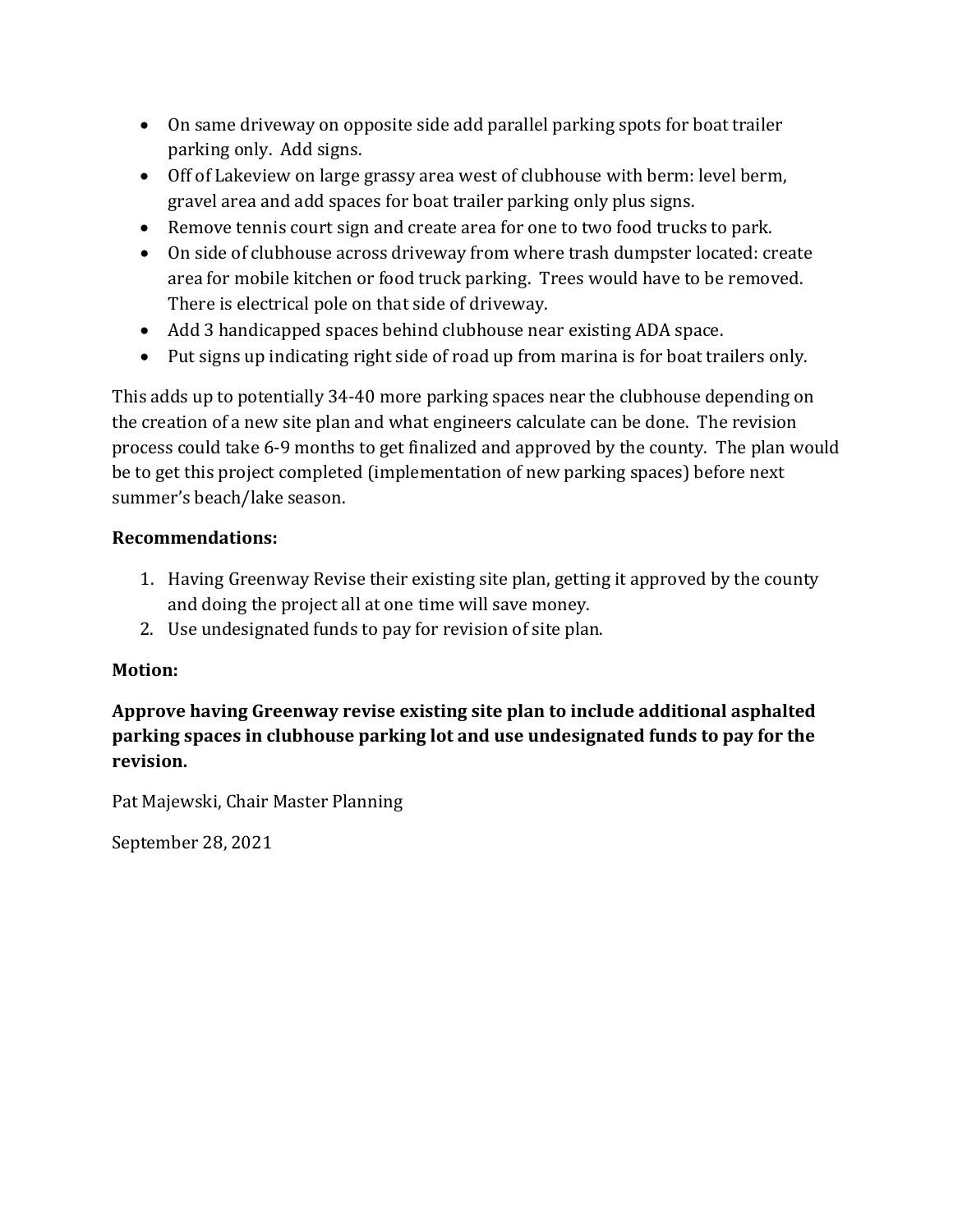